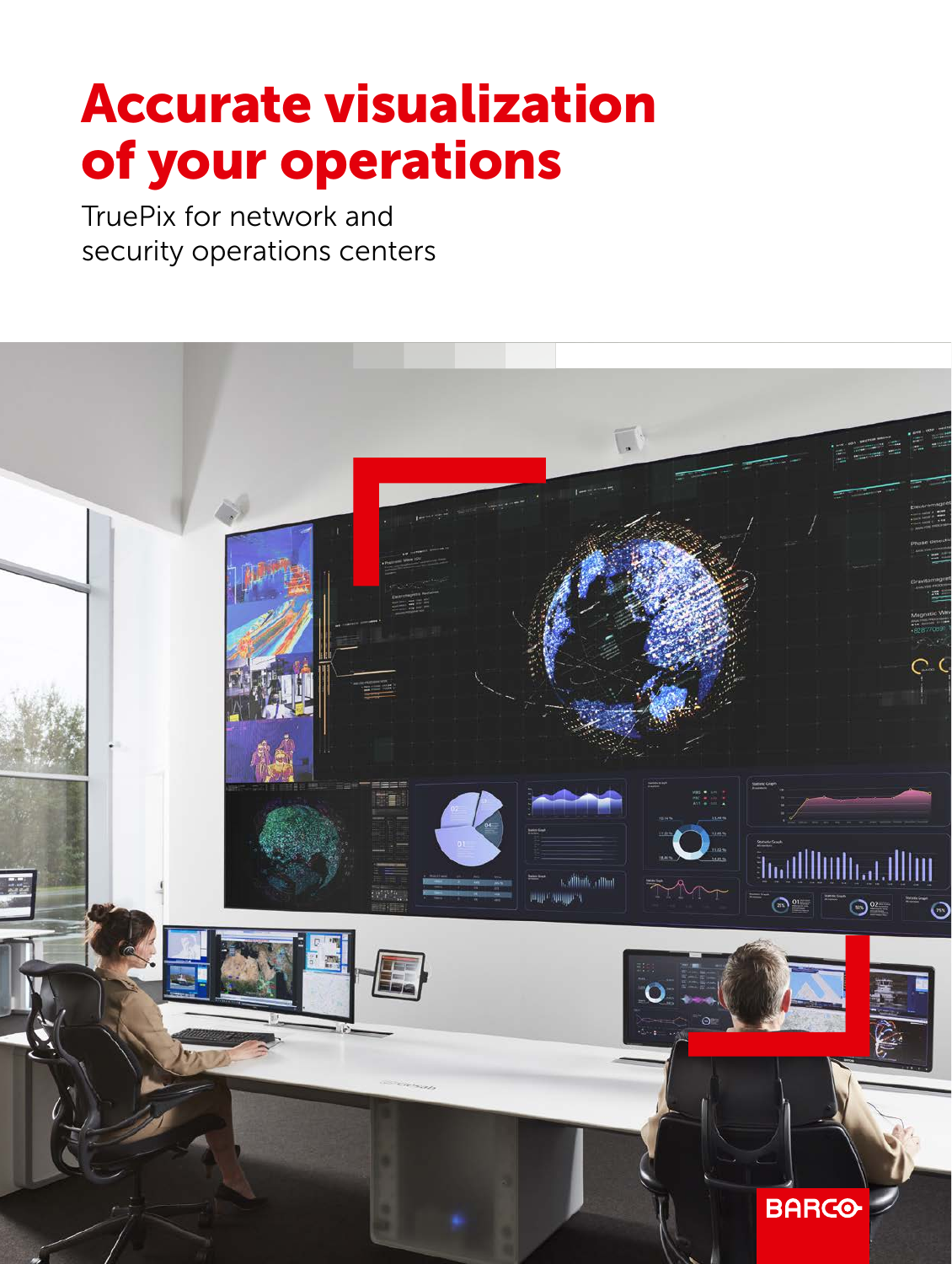## Accurate visualization of your operations

TruePix for network and security operations centers

TruePix LED walls run on Barco's processing platform Infinipix® gen2, which ensures color accuracy and contrast at any brightness level.



Barco's TruePix LED video wall platform provides operators and decision-makers of Network Operations Centers (NOC) and Security Operations Centers (SOC) with the perfect Common Operational Picture for **effective and** fast decision-making.

NOCs and SOCs provide mission-critical value to your business operations. Your NOC will maintain optimal network performance, while your SOC will identify, investigate and resolve threats and cyber-attacks. Both are essential for the protection of your organization's assets.

TruePix offers a highly accurate representation of all your critical applications, including network services, Remote Monitoring and Management (RMM), and Security Information and Event Management (SIEM), all of which provide insight into your various security-focused data streams, infrastructure and assets. TruePix is your best guarantee for uninterrupted 24/7 visualization and long-term supportability for your business-critical operations.

Barco's LED video wall platform has been designed to provide control center operators with the ultimate ergonomic comfort, with reduced eye-fatique features, enhanced viewing angles and perfect brightness control for day/night operations.

#### What is TruePix?

TruePix is Barco's new flagship indoor high-resolution LED platform. The 27" inch tiles with a 16:9 aspect ratio range from 0.9mm to 2.5mm pixel pitch. TruePix brings content to life as intended and ensures predictable, truly seamless visualization, based on smart engineering and the company's next-generation Infinipix® gen2, image processing platform. **Smooth and** efficient operations are guaranteed 24/7, next to full peace of mind for the entire video wall lifetime.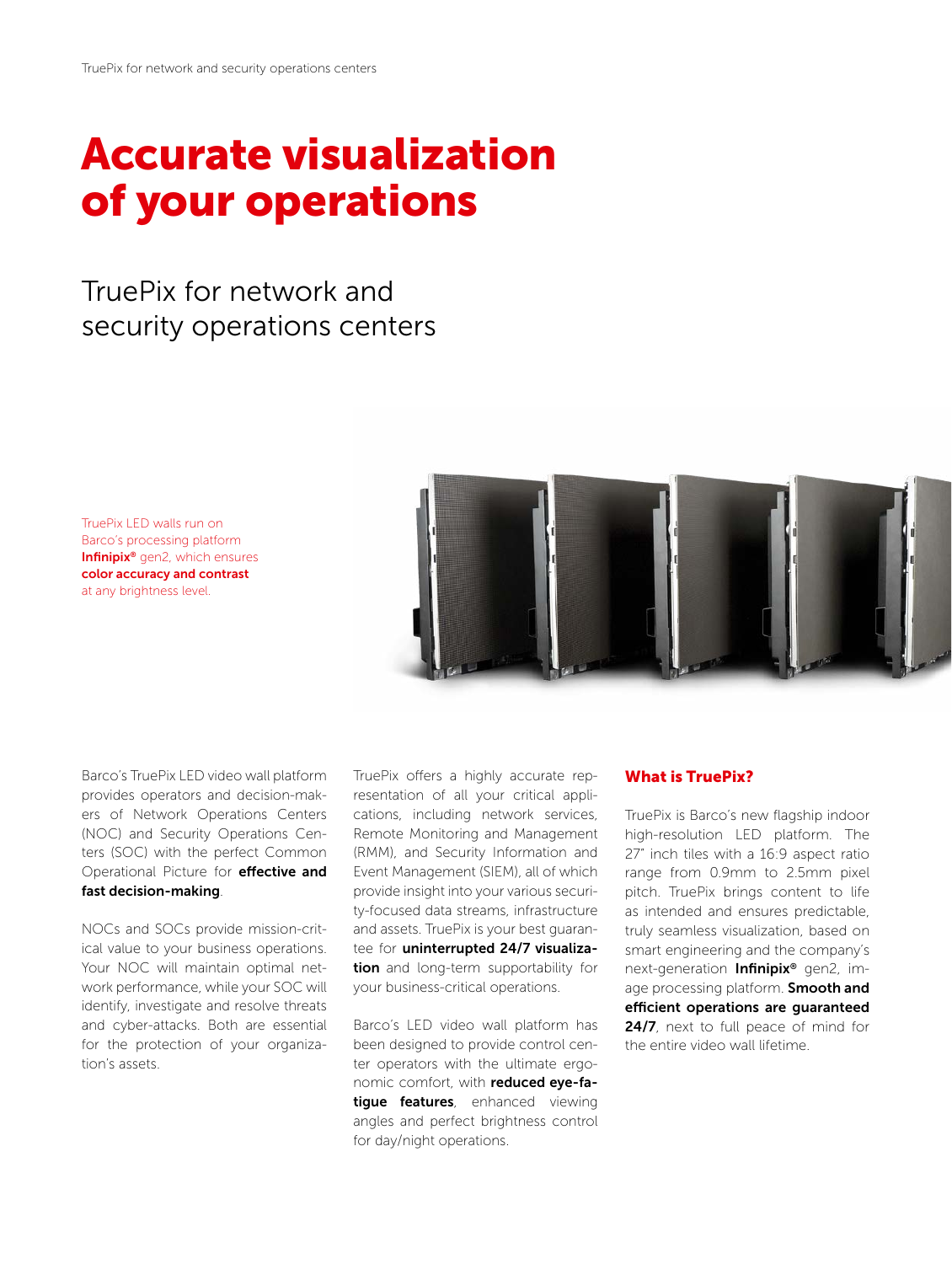## TruePix is part of Barco's complete solution for

#### including:

Networked visualization video wall controllers Collaboration solutions for secure content sharing in- and outside of the control room Complete control room solution, including displays, media management, workflow solutions and services Barco's OpSpace integrated operator workspace solution





### The LED choice for network & security operations centers

#### Accurate visualization of your critical content



Barco's TruePix video walls enable you to monitor the performance of your network infrastructure in impeccable image quality and detect potential threats without missing a single detail. TruePix LED walls run on Barco's processing platform Infinipix® gen2, which ensures color accuracy and contrast at any brightness level. The self-regulating wall structure and perfectly aligned LED modules offer a perfectly flat wall and uniform image, with seams less than 0.1 mm, so that no crucial content can be missed.

#### Improved operator ergonomics



In critical environments, such as NOCs and SOCs, improved viewing ergonomics enable operators to make better decisions and respond to incidents much faster. With a wide viewing angle for flexible operator seating and Full colour control to match the workstation monitor with the overview display. Barco's Infinipix® gen2 image processing platform and Steadyview™ ensure an unmatched viewing experience for all types of content with low latency, unmatched scaling capabilities, perfect sync and no visual distortions or tearing.